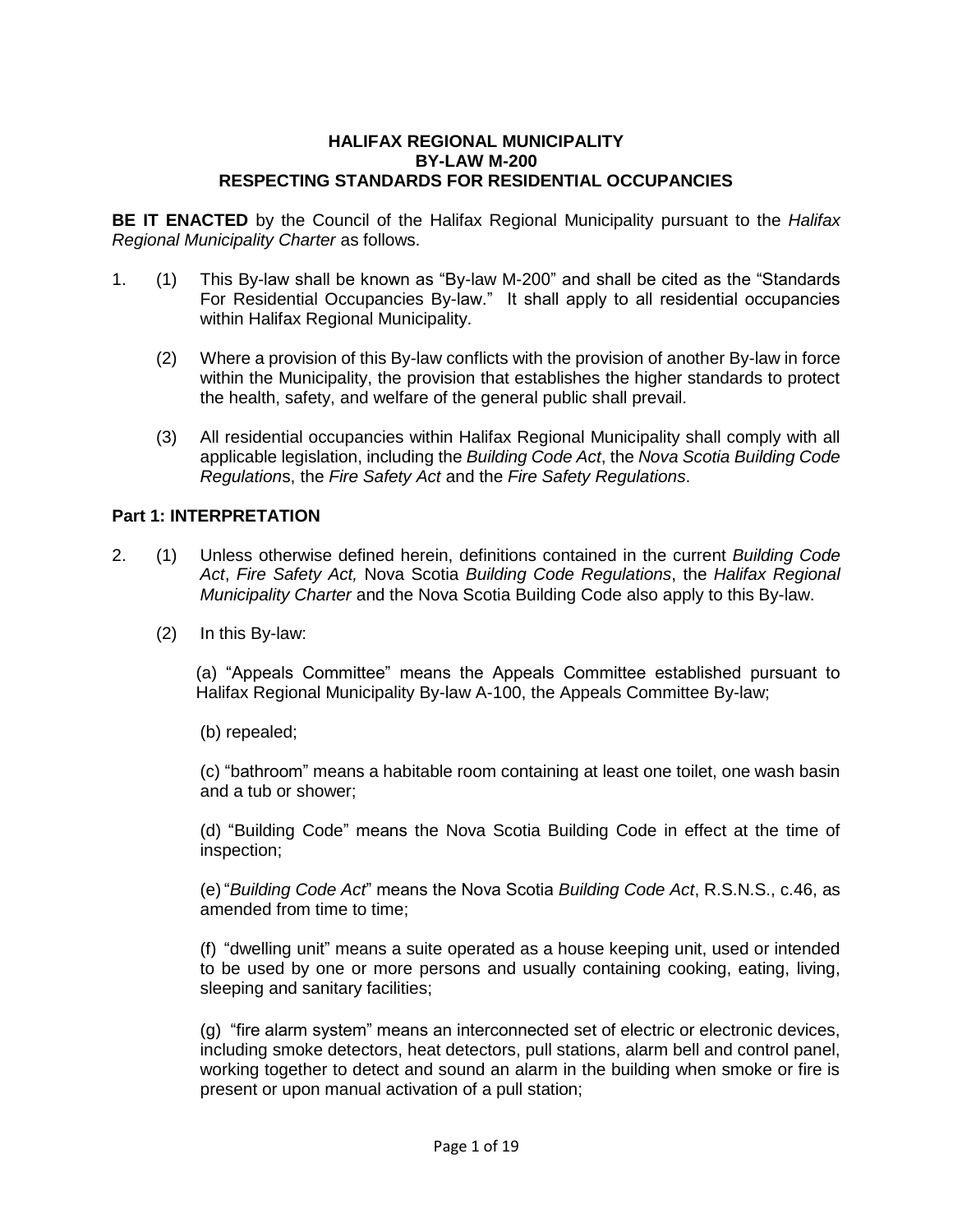(ga) "fire safety floor plan" means an oriented floor plan that includes the location of all exits, primary exit routes, pulls stations, and fire extinguishers;

(h) "fire separation" means a construction assembly that acts as a barrier against the spread of fire;

(i) "habitable room" means a room designed for or which may be used for living, sleeping, eating or cooking;

(j) "Inspector" means a person appointed by the Municipality as a Building Official or a Municipal Fire Inspector;

(k) "kitchen" means a habitable room containing a sink, storage area(s), a counter or work area(s) and space provided for cooking and refrigeration appliances including suitable electrical or gas connections;

(l) repealed;

(la) "mini-suite" means a single room or series of rooms occupied or intended to be occupied under a separate tenancy that shares either kitchen or bathroom facilities with no less than three other separate tenancies, but does not include:

- (i) a dwelling unit; or
- (ii) an institution under the *Homes for Special Care Act* or any other general or special Act;

(m) "Municipality" means the Halifax Regional Municipality (HRM);

(n) "Order to Comply" means a notice to the owner of a building to correct any violations of this By-law;

(o) "owner" includes any one or combination of the following as defined in the *Halifax Regional Municipality Charter*:

- (i) a part owner, joint owner, tenant in common or joint tenant of the whole or any part of land or a building;
- (ii) in the case of the absence or incapacity of the person having title to the land or building, a trustee, an executor, a guardian, an agent, a mortgagee in possession or a person having the care or control of the land or building; and
- (iii) in the absence of proof to the contrary, the person assessed for the property.

(p) "person" means a natural person, corporation, partnership, an association, society, firm, agent, trustee, or registered Canadian charitable organization as defined in subsection 3(bc) of the *Halifax Regional Municipality Charter*, and includes the heirs, executors or other legal representatives of a person, or owner;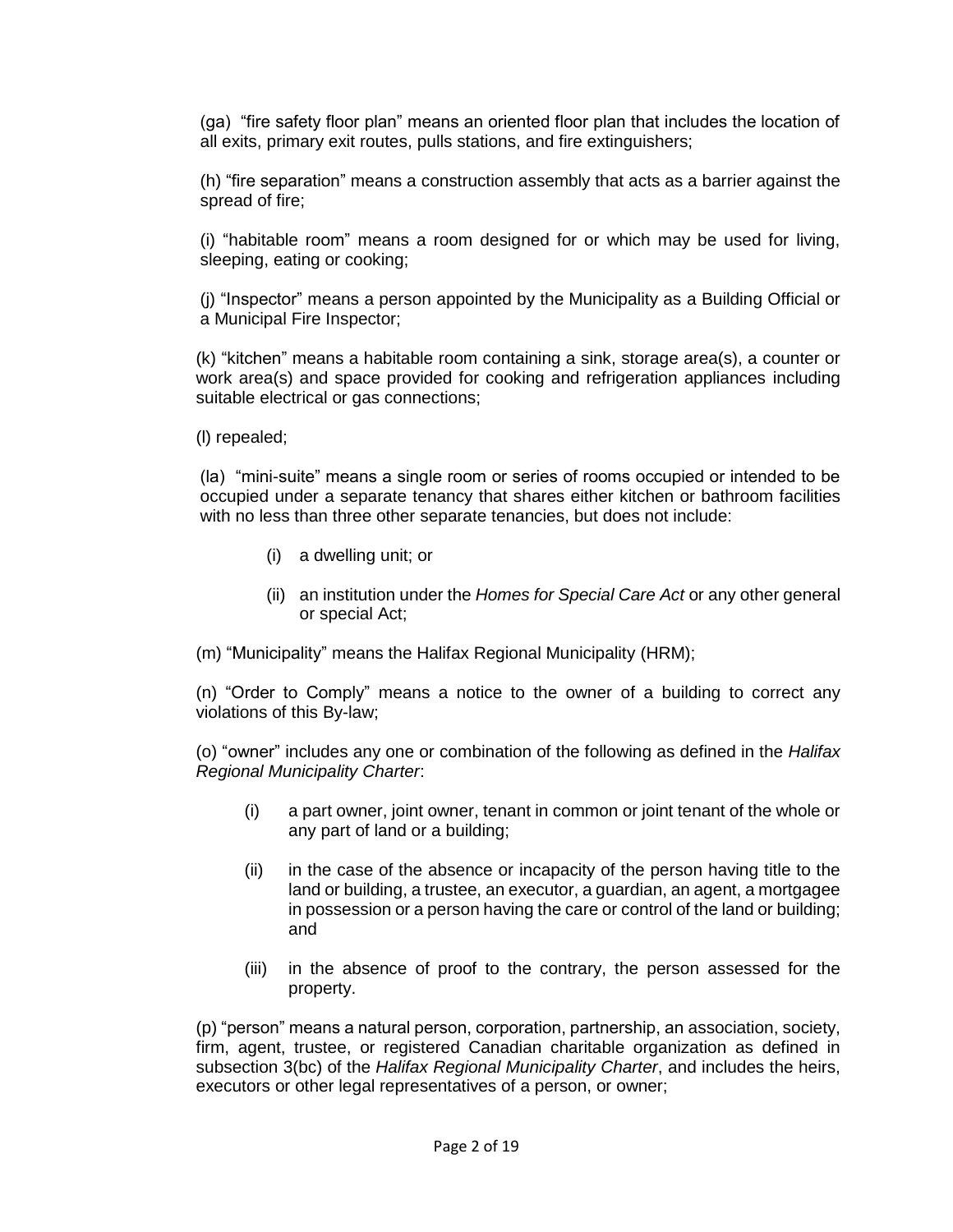(pa) "rental housing" means a residential property or a portion of a residential property occupied by someone other than the owner, for which an occupant pays rent to the owner;

(q) "residential occupancy" means the occupancy or use of a building or part thereof for sleeping accommodation but shall not include buildings where people are harboured or detained and does not include hunting camps, cottages or other similar seasonal residences;

(r) repealed;

(s)"smoke alarm" means a combined smoke detector and an audible alarm device designed to sound an alarm within the room or suite in which it is located upon the detection of smoke within that room or suite;

(sa) "suite" means a single room or series of rooms of complementary use, operated or intended to be operated under a single tenancy, and includes dwelling units, individual guest rooms, and mini-suites; and

(t) "waterproof finish" means ceramic, plastic, sheet vinyl, laminated linoleum or other material rendering a surface impermeable to water.

# **Part 2: GENERAL REQUIREMENTS**

# **General Duties and Obligations**

- 3. The standards of this By-law are minimum standards.
- 4. The owner of a building shall maintain the building to the standards as provided in this Bylaw.
- 5. Notwithstanding section 4, the owner of a building shall maintain the building to at least the standard to which it was required to be built, unless otherwise specified in this By-law.

# **Inspections**

6. (1) Where an inspection is required or conducted pursuant to this By-law:

(a) the Inspector may enter in or upon land or premises at a reasonable time without a warrant;

(b) except in an emergency, the Inspector shall not enter a room or place actually being used as a dwelling without the consent of the occupier, unless the entry is made in daylight hours and written notice of the time of the entry is given to the occupier at least twenty-four (24) hours in advance; and

(c) where a person refuses to allow the Inspector to exercise, or attempts to interfere or interferes with the Inspector in the exercise of a power granted pursuant to this Bylaw, the Inspector may apply to a judge of the Supreme Court of Nova Scotia for an Order:

(i) to allow the Inspector entry to the building; and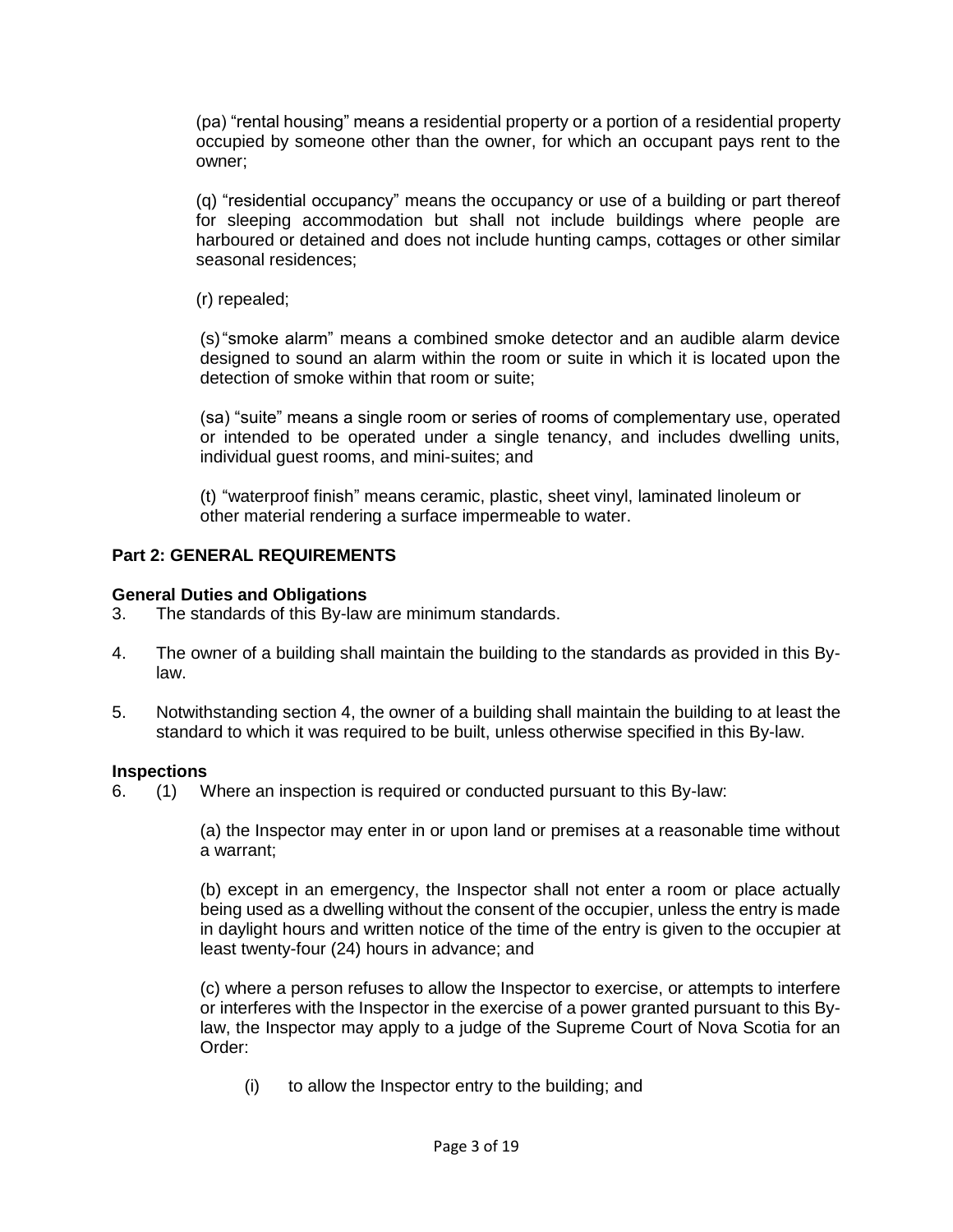(ii) restraining a person from further interference.

# **Part 3: GENERAL MAINTENANCE STANDARDS**

# **Fire Prevention**

- 7. (1) The owner of every building shall install a fire alarm system in conformance with the requirements of articles **9.10.18.2 and 9.10.18.4** of the Nova Scotia Building Code.
	- (2) Fire alarm systems shall be maintained in an operational condition at all times.
	- (3) All required fire separations required by the Nova Scotia Building Code shall be installed and maintained so as to prevent the spread of fire from one compartment to the next.

# **Structural Soundness**

- 8. (1) Every part of a building shall be maintained in a structurally sound condition so as to be capable of safely sustaining the load to which it may normally be subjected.
	- (2) The Inspector may direct that tests of materials, equipment, devices, construction methods, structural assemblies or foundation conditions be made, or sufficient evidence or proof be submitted at the expense of the owner, where such evidence or proof is necessary to determine whether the material, equipment, device, construction or foundation meets the prescribed requirements.

# **Interior Walls, Ceilings and Floors**

- 9. (1) Every floor, ceiling and interior surface of every wall in a building shall be maintained free from dampness.
	- (2) Every wall, partition, ceiling and floor in a habitable area or a bathroom of a building shall be maintained so as to provide a continuous surface free of holes, cracks, loose coverings, loose, warped or broken boards or other defects.
	- (3) Every floor in a bathroom, toilet room, kitchen, shower room and laundry room shall be impervious to water.
	- (4) Walls surrounding showers or bathtubs shall be waterproof and the waterproof finish shall be maintained to a height of not less than:
		- (a)1.8 m above the floor in shower stalls;
		- (b) 1.2 m above the rims of bathtubs equipped with showers; and
		- (c) 400 mm above the rims of bathtubs not equipped with showers.

# **Foundations and Exterior Walls**

- 10. (1) Every basement, cellar, crawl space and similar space shall be ventilated and free from excessive dampness so as not to cause damage to reminder of building.
	- (2) The assembly of every exterior wall of a building and all components shall be maintained, weather tight, free from loose or unsecured objects and materials, prevent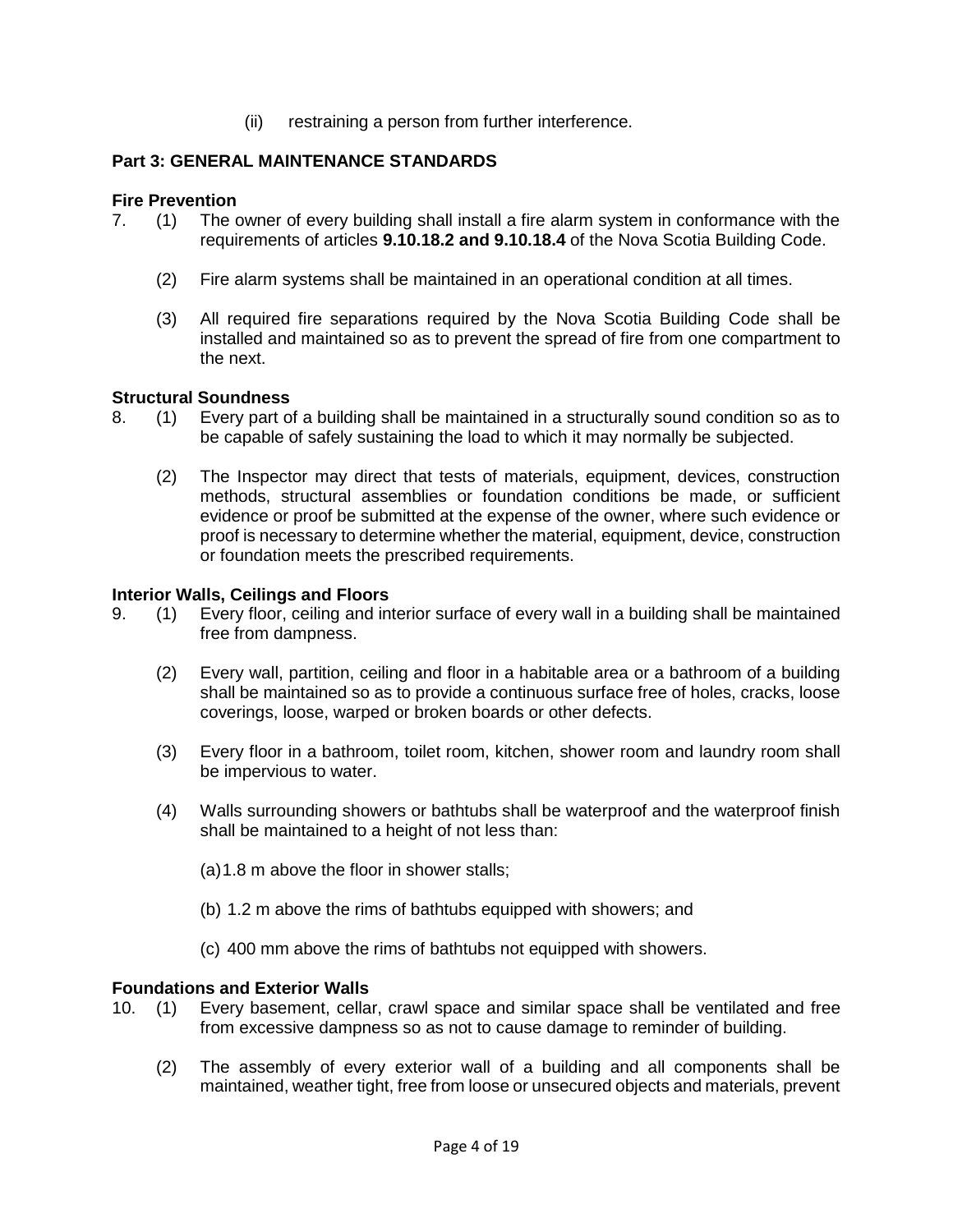the entrance of insects and animals and prevent deterioration due to weather, insects or animals.

(3) All foundation supports forming part of a building shall be maintained in good repair so as to prevent settlement of the building.

# **Pest Control & Building Health**

- 11. (1) Buildings shall be kept free of rodents and insects at all times.
	- (2) Methods used for removing such pests shall be in accordance with the provisions of the *Pest Control Products Act*.
	- (3) Maintenance shall be provided to prevent significant visual damage to surfaces resulting from dampness.
	- (4) Where an Inspector has grounds to believe an unsafe or hazardous condition exists the Inspector may order, at the expense of the owner, tests be conducted by qualified professionals.

# **Windows and Doors**

- 12. (1) Windows, doors, skylights and basement or cellar hatchways shall be maintained in good repair, weather tight and reasonably draft free.
	- (2) All windows that are required to be operable shall have suitable hardware so as to allow the window to be locked or otherwise secured from the inside.
	- (3) Doors between an attached garage and the remainder of the building shall be fitted with weather stripping and a self-closing device to prevent the passage of gases into the remainder of the building.

# **Egress**

- 13. (1) Every dwelling or dwelling unit shall have a safe, continuous and unobstructed passage from the interior of the dwelling to exterior grade level.
	- (2) Buildings equipped with a fire escape as a secondary means of egress shall maintain the escape in good condition, be free from obstructions and easily accessed through a window or door operable from inside without requiring keys or specialized knowledge to open.
	- (3) Any required egress shall not pass through a room in another dwelling unit or a service room.
	- (4) Where egress windows are provided, they shall not require keys or specialized knowledge to operate.

# **Stairs, Decks, and Balconies**

14. (1) Interior and exterior decks, stairs, porches, balconies and landings shall be maintained in good repair so as to be structurally sound, free of holes, cracks, and other defects which may constitute accident hazards.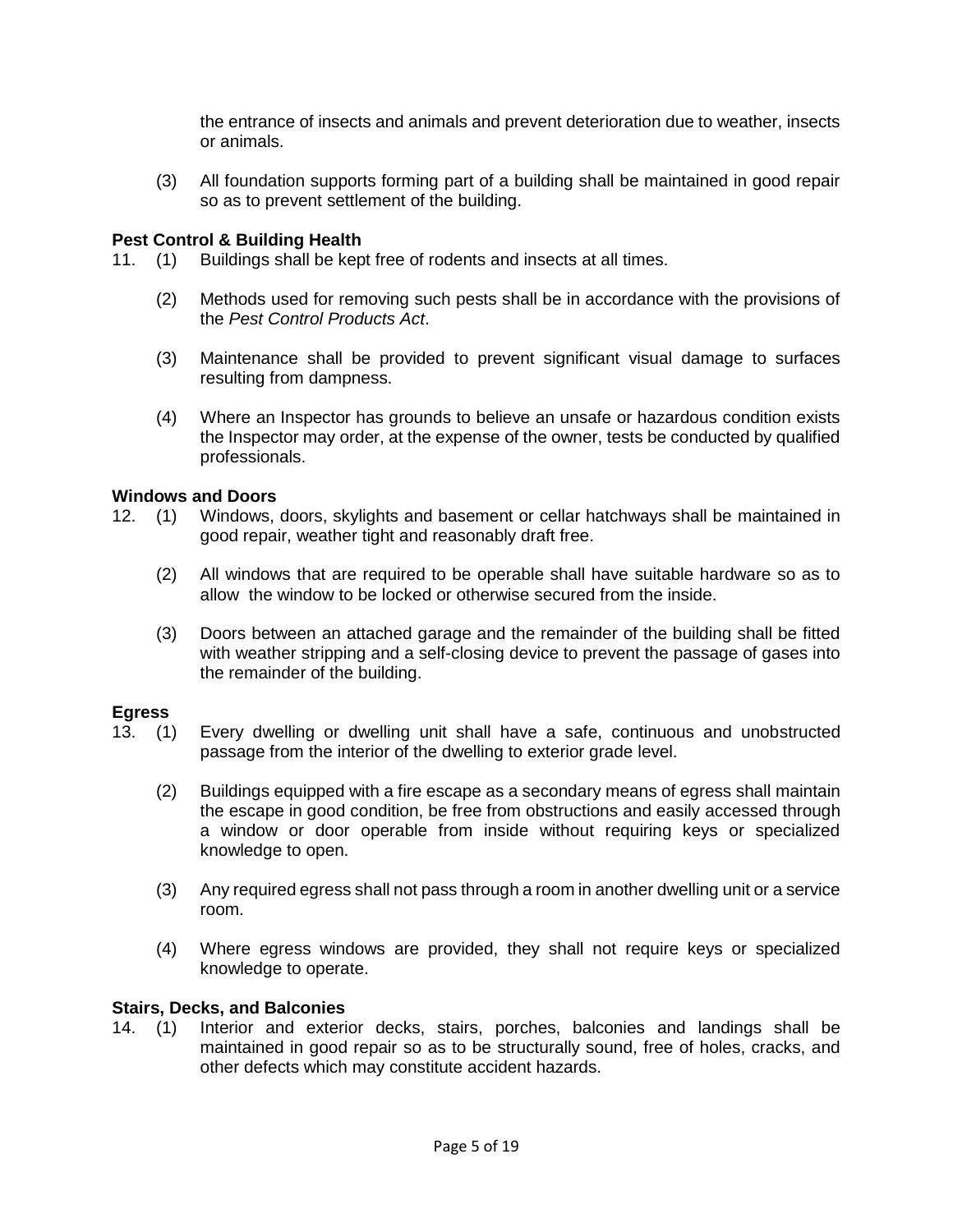- (2) Existing stair treads or risers that show excessive wear or are broken, warped or loose and any supporting structural members that are decayed or deteriorated shall be repaired or replaced.
- (3) A handrail and guard shall be installed on all stairs comprised of more than three (3) risers.

## **Fireplaces, Fuel-burning Appliances, and Chimneys**

- 15. (1) Every fuel-fired appliance intended for use as a heating source shall meet the requirements of the applicable CSA Standard.
	- (2) Every chimney, smoke-pipe, flue and vent shall be installed and maintained in good repair so as to prevent smoke, fumes or gases from entering the building.
	- (3) Every chimney, smoke-pipe, flue and vent shall be installed and maintained in good condition so as to prevent the heating of adjacent combustible material or structural members to unsafe temperatures.
	- (4) Equipment that burns fuel in a building shall be vented to the outside air by means of a chimney, flue, smoke pipe, vent pipe or a similar duct.
	- (5) Every fireplace used, capable of being used, or intended to be used in a building for burning fuel in an open fire shall be maintained in good repair and so as to prevent the heating of adjacent combustible material or structural members to unsafe temperatures and shall be vented to the outside air by means of a chimney.
	- (6) All connections between liquid or gaseous fuel burning equipment in a dwelling and the source of liquid or gaseous fuel shall be maintained in good repair and shall meet the requirements of all applicable standards.
	- (7) If in the opinion of the Inspector there is doubt as to the safety of the heating system or parts thereof the Inspector may, at the expense of the owner, direct that tests of materials, equipment, devices, construction methods be made or sufficient evidence or proof be submitted where such evidence or proof is necessary to determine whether the material, equipment, device or construction meets the prescribed requirements.

### **Heating**

16. Every building shall be equipped with suitable heating facilities for maintaining an indoor ambient temperature of 21 degrees Celsius, which shall be obtainable throughout all occupied areas.

### **Plumbing Facilities and Fixtures**

17. (1) All water supply pipes shall be provided with a supply of potable running water from:

(a) a source approved by the Halifax Regional Water Commission or from an approved on-site well; or

- (b) by an alternative potable water supply source.
- (2) All bathroom, kitchen and laundry plumbing fixtures shall supply: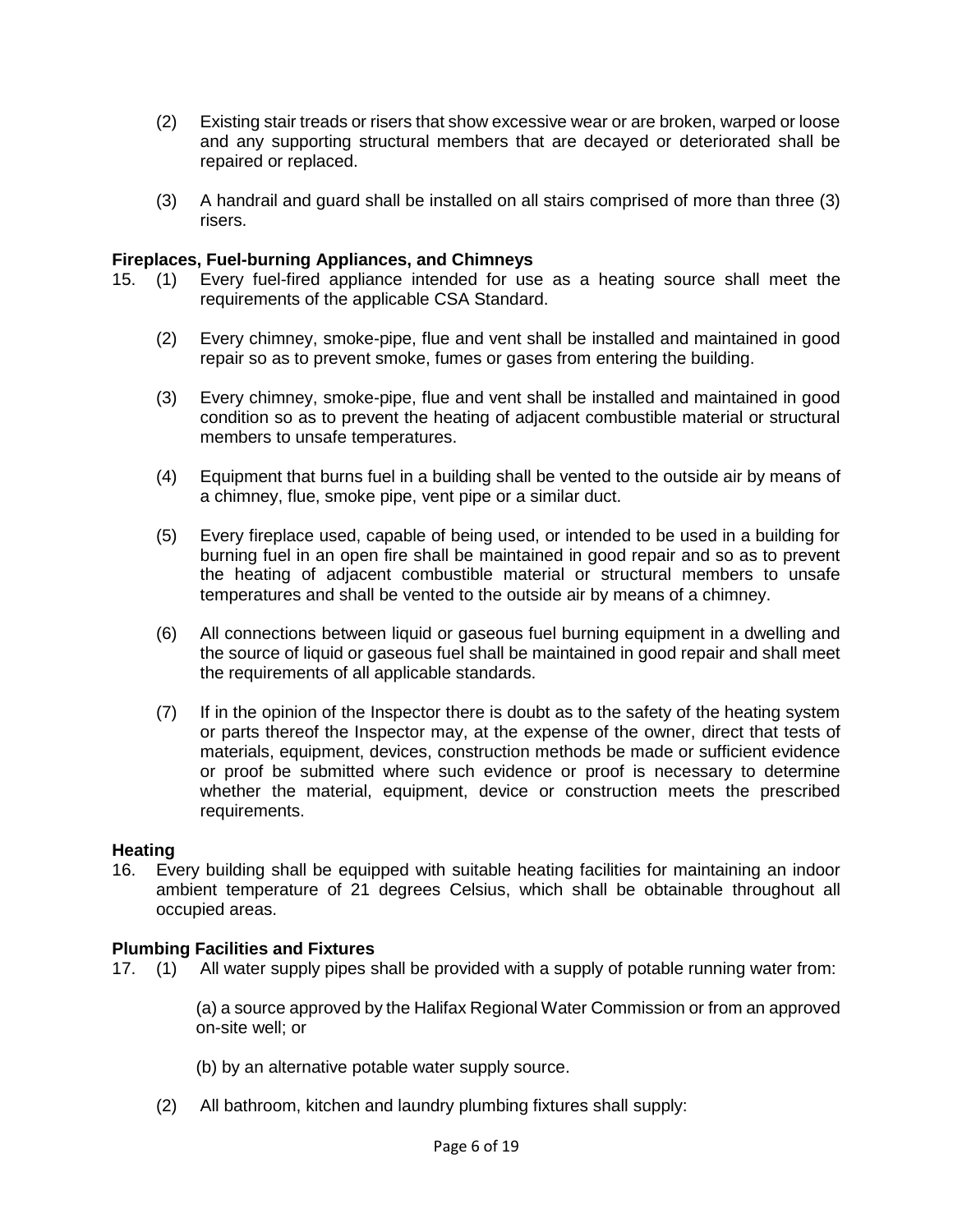(a) hot and cold running water; and

(b) hot water capable of being supplied at a temperature of not less than 43 degrees Celsius and a temperature of not more than 60 degrees Celsius;

- (3) A mixing valve shall be provided where required by the Nova Scotia *Building Code*.
- (4) All plumbing fixtures shall be:

(a) connected to the sewage system through water seal traps; and

(b) vented to protect the water seal traps in a manner acceptable to the Inspector.

- (5) Every fixture shall be of such materials, construction and design that will ensure the exposed surfaces of all parts are:
	- (a) hard, smooth, impervious to hot and cold water;
	- (b) readily accessible for cleansing; and

(c) free from blemishes, cracks, or other imperfections that may harbor germs or impede thorough cleansing.

- (6) Plumbing, including drains, water supply pipes, toilets and other plumbing fixtures shall be maintained in good working condition free of leaks and defects and all water pipes and appurtenances thereto shall be protected from freezing.
- (7) All service water heaters or coils used to supply hot water to plumbing fixtures shall be equipped with:

(a) a temperature relief valve designed to open and discharge sufficient water to keep the temperature of the water from exceeding 99 degrees Celsius; and

(b) a pressure relief valve designed to open when the water pressure reaches the rated working pressure of the tank.

### **Electrical System**

- 18. (1) Every building to which this By-law applies shall be wired for electricity and shall be connected to an approved electrical supply.
	- (2) All electrical services shall conform to the regulations established by the Canadian Electrical Code.
	- (3) The electrical wiring, fixtures, switches, receptacles, and appliances located or used in every building shall be installed and maintained in good working order so as not to cause fire or electrical shock hazards.
	- (4) Every bathroom, toilet room, kitchen, laundry room, furnace room, basement, cellar and non-habitable work or storage room shall be provided with a permanent light fixture and a conveniently located switch to control that fixture.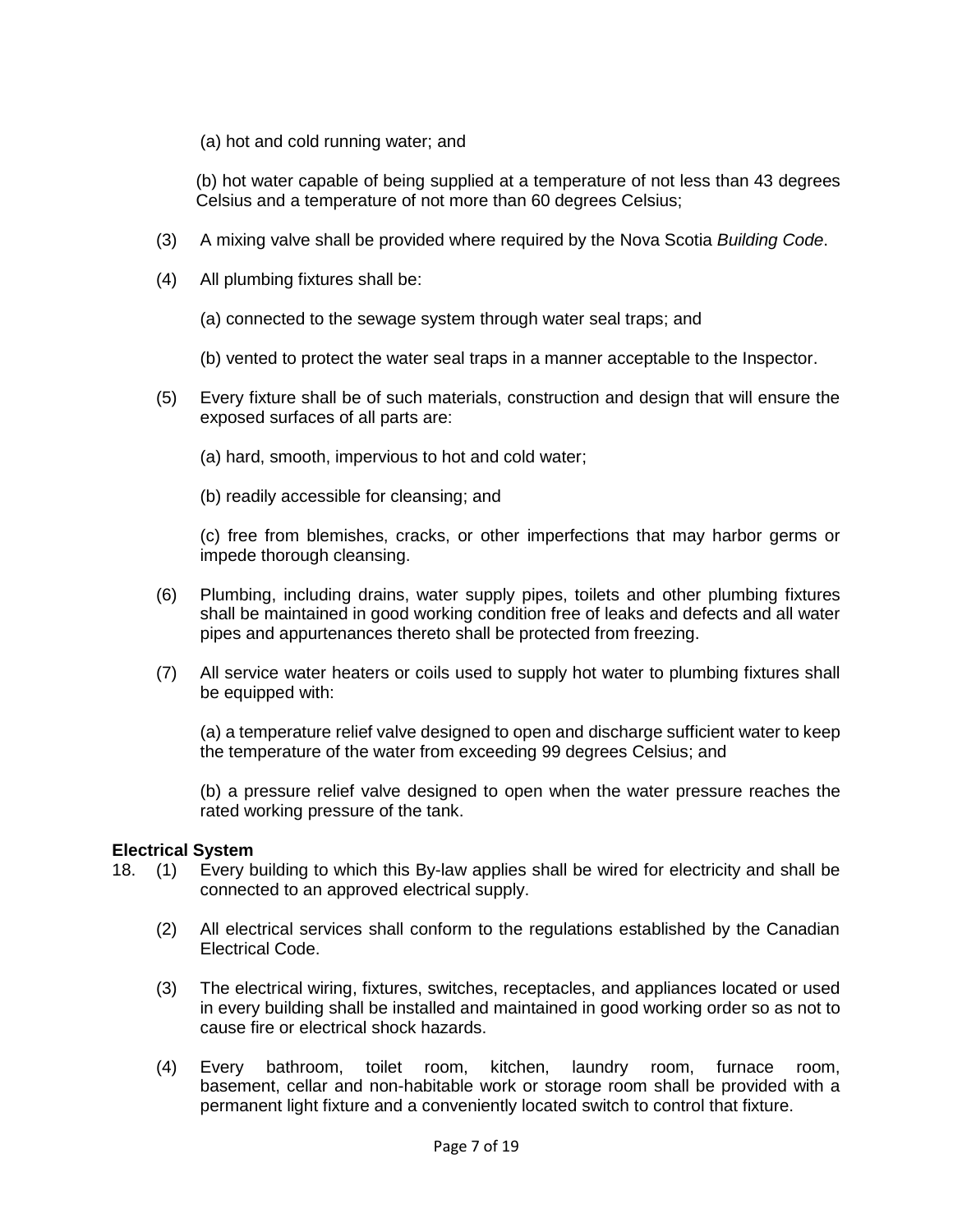- (5) Lighting fixtures and appliances installed throughout buildings and dwellings, including stairways, corridors, passage ways, garages and basements, shall provide sufficient illumination so as to avoid hazards during normal use.
- (6) If in the opinion of the Inspector there is doubt as to the safety of the electrical system or parts thereof the Inspector may, at the expense of the owner, direct that tests of materials, equipment, devices and construction methods be performed, or sufficient evidence or proof be submitted, where such evidence or proof is necessary to determine whether the material, equipment, device or construction meets the prescribed requirements.

## **Ventilation**

- 19. (1) All enclosed areas including basements, cellars, crawl spaces, and attics or roof spaces, shall be ventilated as required by the Nova Scotia Building Code.
	- (2) Every bathroom or toilet room shall be equipped with:
		- (a) an operable window; or
		- (b) a mechanical exhaust fan which shall be maintained in good working order.
	- (3) All mechanical ventilation systems shall be maintained in good working order.

## **Elevating Devices**

20. Elevators and other elevating devices, including all mechanical and electrical equipment, lighting fixtures, lamps, control buttons, floor indicators, ventilation fans, and emergency communication systems shall be operational and hold a current provincial license to operate.

# **Part 4 RENTAL HOUSING**

- **General Provisions**<br>21. (1) This part This part shall not relieve any owner of rental housing from compliance with the provisions in Parts 1, 2, 3 and 6 of this By-law or any other applicable legislation.
	- (2) Repealed.

# **Life Safety Provisions**

- 22. (1) All doors from dwelling units that lead to common areas shall be solid core or equivalent and be equipped with self closures.
	- (2) No person shall cook in a sleeping room with a device that uses resistive heating elements or open flame.
	- (3) Each floor serving a common area shall:
		- (i) have at minimum a 5 lb ABC type portable fire extinguisher in a conspicuous location that is readily available in the event of a fire, and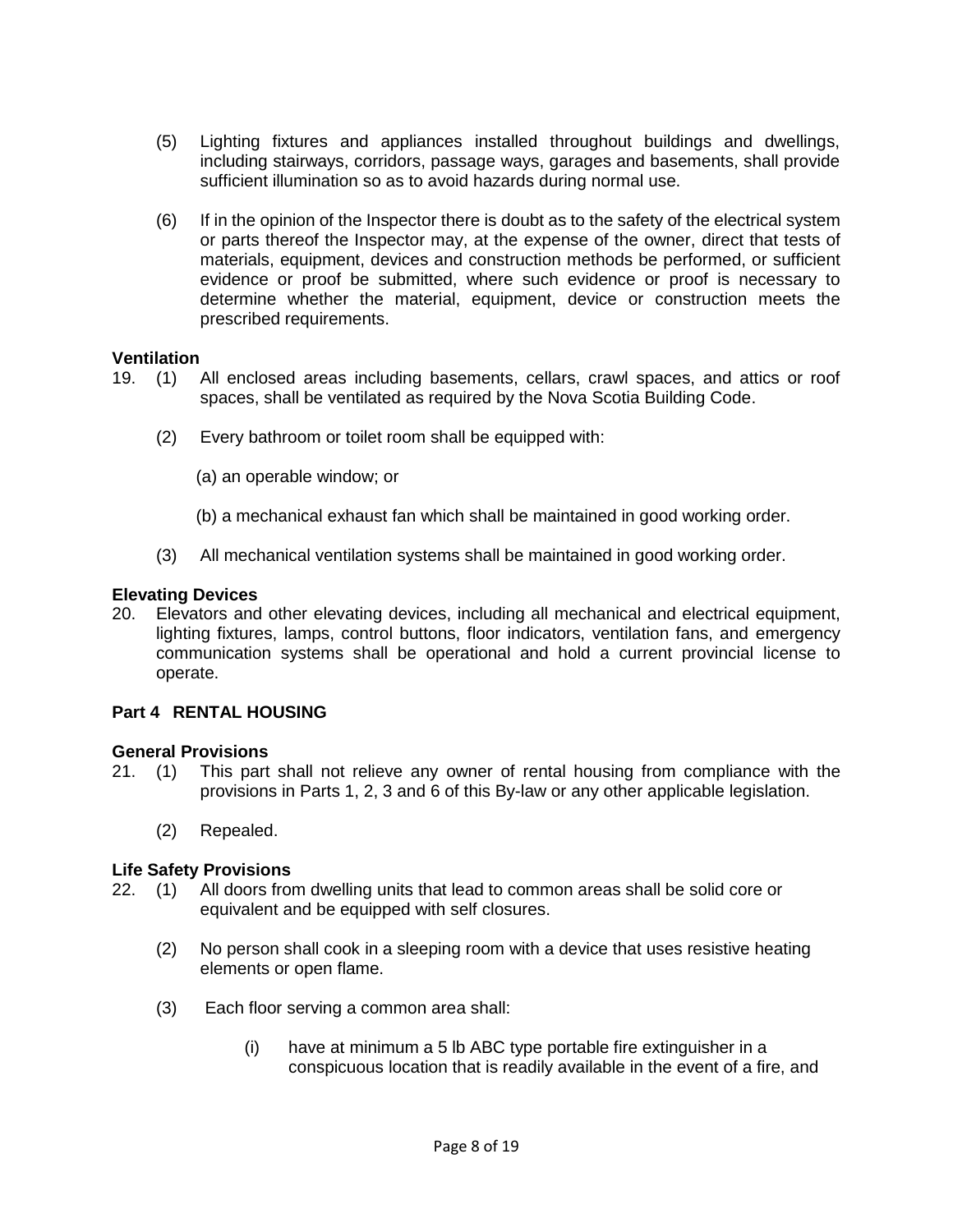- (ii) have a fire safety floor plan prominently posted as approved by the Inspector.
- (4) Emergency lighting shall be installed in all common areas.
- (5) Every fuel-fired appliance used as a central heating source for more than one suite shall be located in a room separated from the remainder of the building by a fire separation.

## **Guards**

- 22A. (1) Every open side of a stairway or flat roof to which access may be gained through a doorway, terrace, balcony, porch, landing, ramp or stairwell shall have a guard and handrail conforming to the requirements of the current Nova Scotia Building Code.
	- (2) In the case where guards and handrails are required to be maintained, they shall be maintained to the standard to which they were built.

## **Bathrooms**

23. Repealed.

### **Kitchens**

24. (1) When provided, every kitchen shall be equipped with:

(a) a sink that is equipped with hot and cold running water and is surrounded by surfaces impervious to grease and water;

(b) a storage area of not less than  $0.23 \text{ m}^3$ ;

(c) a counter or work area at least 0.61 metres in width by 1.22 metres in length, exclusive of the sink, and covered with a material that is impervious to water and grease and is easily cleanable; and

(d) a space provided for cooking and refrigeration appliances including electrical or gas connections.

(2) Where cooking facilities have been provided, ensure that all appliances are in a clean and safe working condition.

# **Smoke and Carbon Monoxide Alarms**

24A. (1) All dwelling units shall be equipped with smoke alarms conforming to this section.

- (2) Subject to subsection (1) buildings equipped a fire alarm system are exempt, provided the system includes heat or smoke detection.
- (3) Smoke alarms shall be located:
	- (a) on each storey including basements;
	- (b) in each sleeping room; and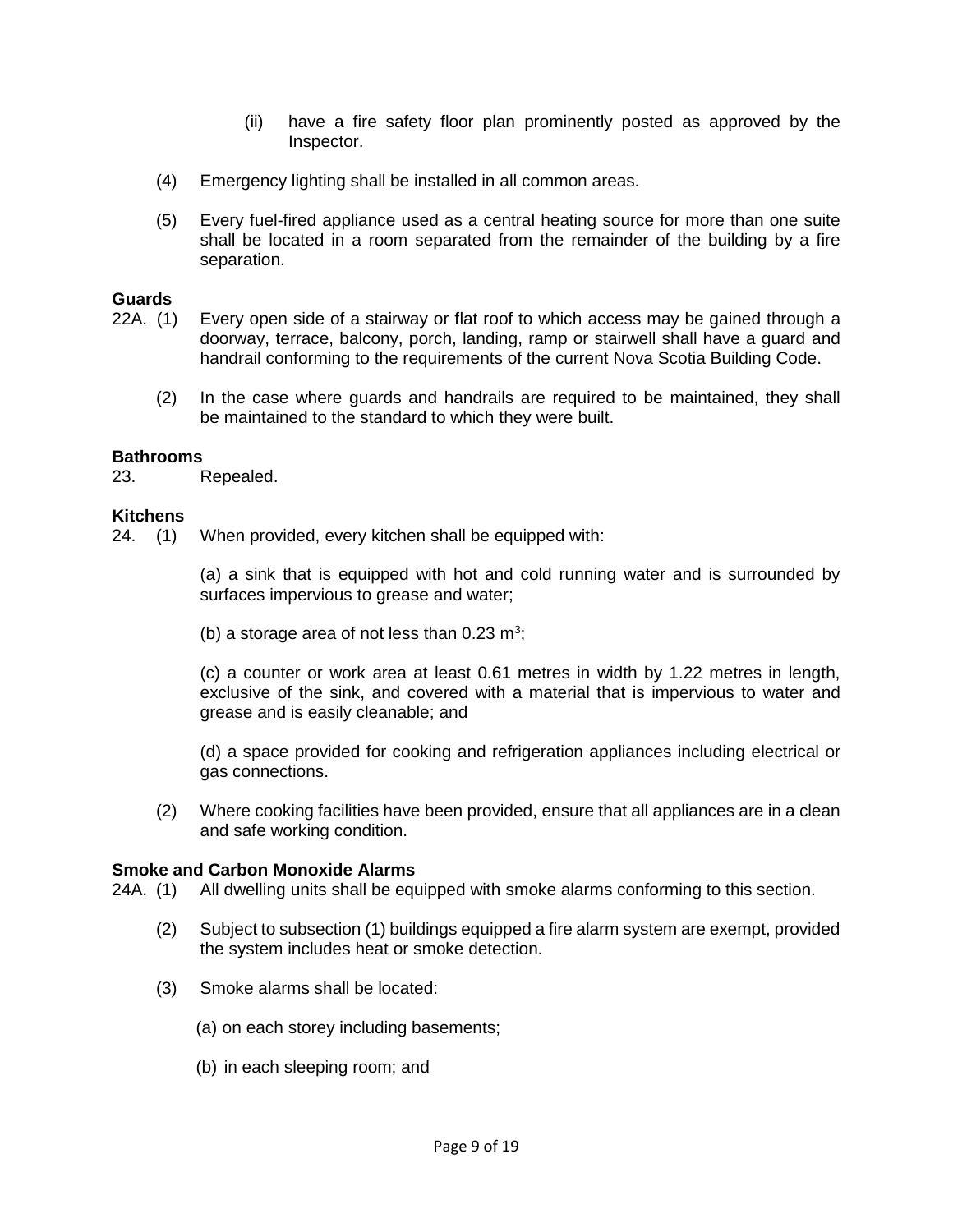(c) in a location between the sleeping rooms and the remainder of the building, and if the sleeping rooms are served by a hallway, the smoke alarm shall be located in the hallway.

- (4) Where more than one smoke alarm is required in a dwelling unit, the smoke alarms shall be interconnected so that the activation of one alarm will cause all alarms within the dwelling unit to sound.
- (5) Interconnection of smoke alarms may be either wireless or wired.
- (6) Smoke alarms shall be photoelectric and conform to CAN/ULC-S531.
- (7) Smoke alarms shall be installed on or near the ceiling or as required by the manufacturer.
- (8) All residential occupancies shall be equipped with Carbon Monoxide (CO) alarms conforming to this section.
- (9) Where a fuel-burning appliance is installed in a suite of residential occupancy, a CO alarm shall be installed:
	- (a) inside each sleeping room, or

(b) outside each bedroom, within 5 m of each sleeping room door, measured following corridors and doorways.

(10) Where a fuel-burning appliance is installed in a service room that is not in a suite of residential occupancy, a CO alarm shall be installed:

(a) either inside each sleeping room, or if outside, within 5 m of each sleeping room door, measured following corridors and doorways, in every suite of residential occupancy that shares a wall or floor/ceiling assembly with the service room, and

(b) in the service room.

- (11) For each suite of residential occupancy that shares a wall or floor/ceiling assembly with a storage garage or that is adjacent to an attic or crawl space to which the storage garage is also adjacent, a CO alarm shall be installed:
	- (a) inside each sleeping room, or

(b) outside each sleeping room door, within 5 m of each sleeping room door, measured following corridors and doorways.

(12) All CO alarms required in this section shall conform to CAN/CSA 6.19.

# **Sleeping Rooms**

25. A sleeping room shall:

(a) have a minimum floor area of 8 m² and a minimum ceiling height of 1.95 metres;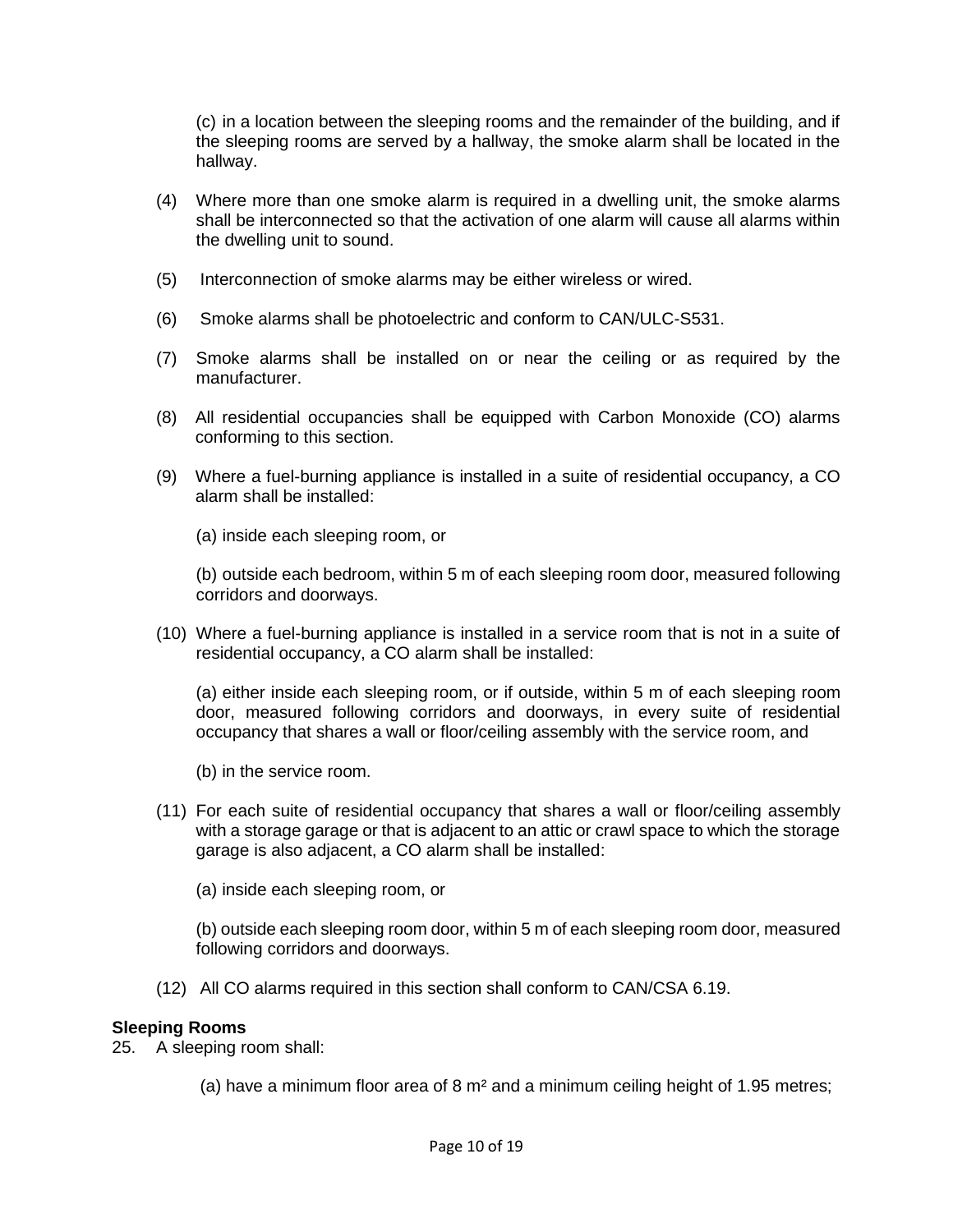(b) have a minimum floor area of 5 m² per occupant, where occupied by more than one person;

(ba) have:

- (i) a door, window or skylight opening directly to an outside space capable of providing natural ventilation, with the sum of the openings being no less than five (5) percent of the floor area of the sleeping room, or
- (ii) mechanical ventilation equivalent to (i);

(bb) have windows which meet the egress requirements of the Nova Scotia Building Code or be provided with an exterior exit; and

(c) not serve any other uses such as a lobby, hallway, closet, bathroom, laundry room, stairway, kitchen or service room.

### **Electrical**

- 26. (1) Electrical power shall be normally available at all times in all parts of every occupied building.
	- (2) Repealed.
	- (2a) Subject to subsection (1), no person shall cause the electrical power to be disconnected to any occupied area of the building.
	- (3) In sleeping rooms, bathrooms, laundry rooms or combinations thereof:

(a) where the separation distance between shower, tub, or shower/tub combination and a duplex receptacle is less than 3 metres the receptacle shall be protected by ground fault interruption; and

(b) in no instance shall duplex receptacles be placed any closer than 1 metre to a shower, tub, or shower/tub combination.

### **Laundry Rooms**

- 26A. (1) All laundry rooms shall include signs indicating that lint traps in laundry equipment shall be cleaned before and after each use of the equipment.
	- (2) Except where otherwise required by the Building Code, all common laundry rooms not within a dwelling unit shall:
		- (a) not open into a protected exit, and

(b) be separated from the remainder of the building by a fire separation that need not have a fire-resistance rating.

#### **Windows**

27. Repealed.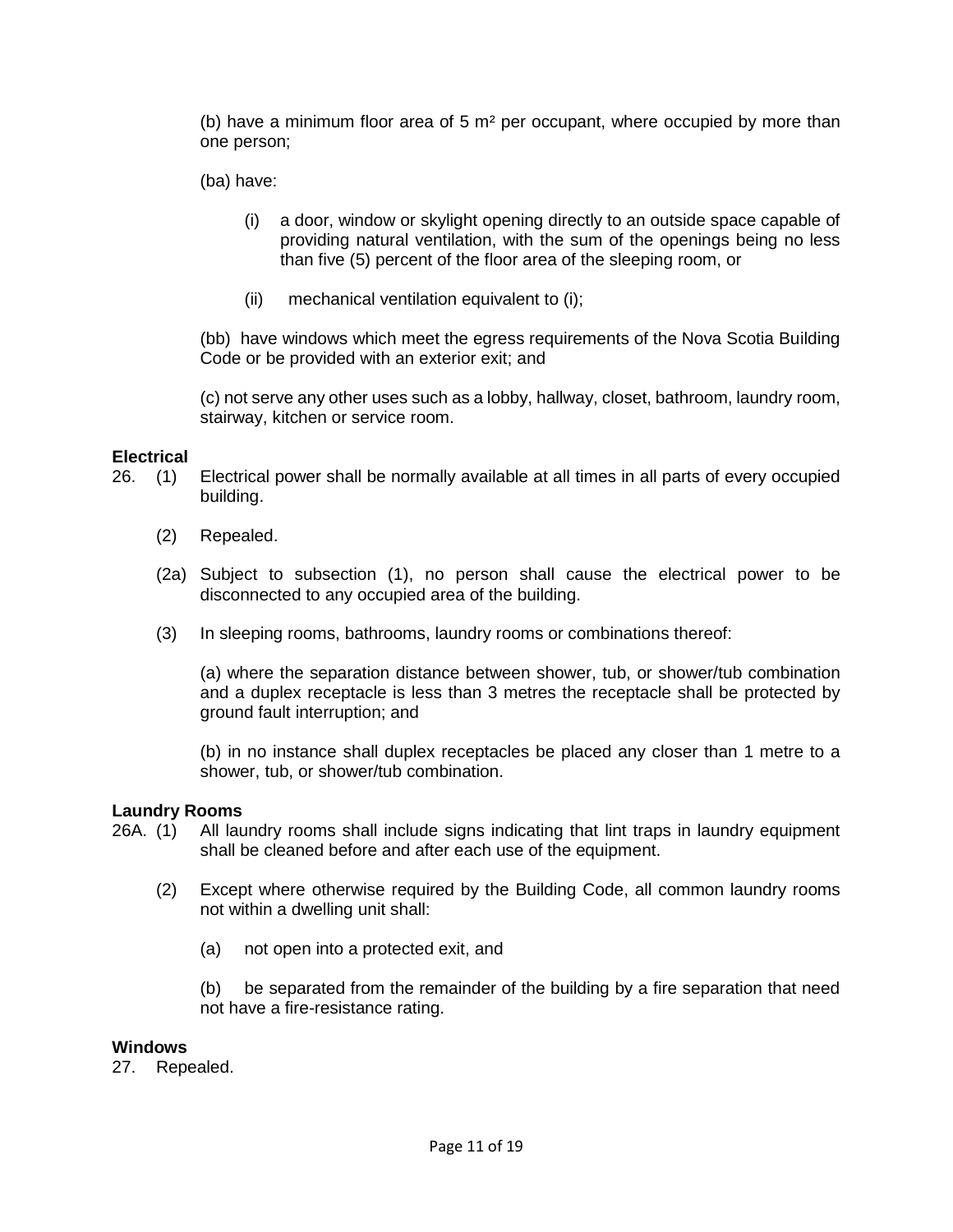# **Additional Provisions**

28. Repealed.

## **Garbage**

28A. The owner shall provide receptacles, as required by By-law S-600, the *Solid Waste Resource Collection and Disposal By-law*, to ensure containment of collectible waste to prevent the escape of waste materials into the environment.

## **Parking**

28B. The owner shall limit front yard vehicle access and parking to the designated parking areas as required by the applicable land-use by-law.

## **Noise**

- 28C.(1) Upon a tenant's conviction of an offence under By-law N-200, the *Noise By-law*, and by Notice of the Inspector, the owner shall develop a written mitigation plan with the tenant in a format prescribed by the Inspector.
	- (2) The owner shall provide the mitigation plan to the Inspector within 7 days of the Notice.

## **Maintenance Provisions**

- 28D. A system of regular maintenance and inspection shall be established as required in the Nova Scotia Fire Code or as listed below, whichever is more stringent.
	- (1) Ducts serving dryers shall be inspected and cleaned as required annually.
	- (2) Smoke alarms shall be inspected, cleaned, and tested at intervals required by the manufacturer but at a minimum at intervals not greater than 12 months.
	- (3) Every chimney, flue and flue pipe shall be inspected to identify any dangerous condition:
		- (i) at intervals not greater than 12 months,
		- (ii) at the time of addition of any connected appliance, and
		- (iii) after any chimney fire.
	- (4) Ventilation fans and filters including bathroom exhaust fans, range hood fans, and heat recovery ventilators shall be inspected and cleaned or replaced as required by the manufacturer.
	- (5) Fuel fired heating equipment shall be inspected and maintained as required by the manufacturer.

## **Part 4A: MINI-SUITES**

### **General Provisions**

28E. (1) This part shall not relieve any owner of a mini-suite from complying with all of the other standards of this By-law or any other applicable legislation.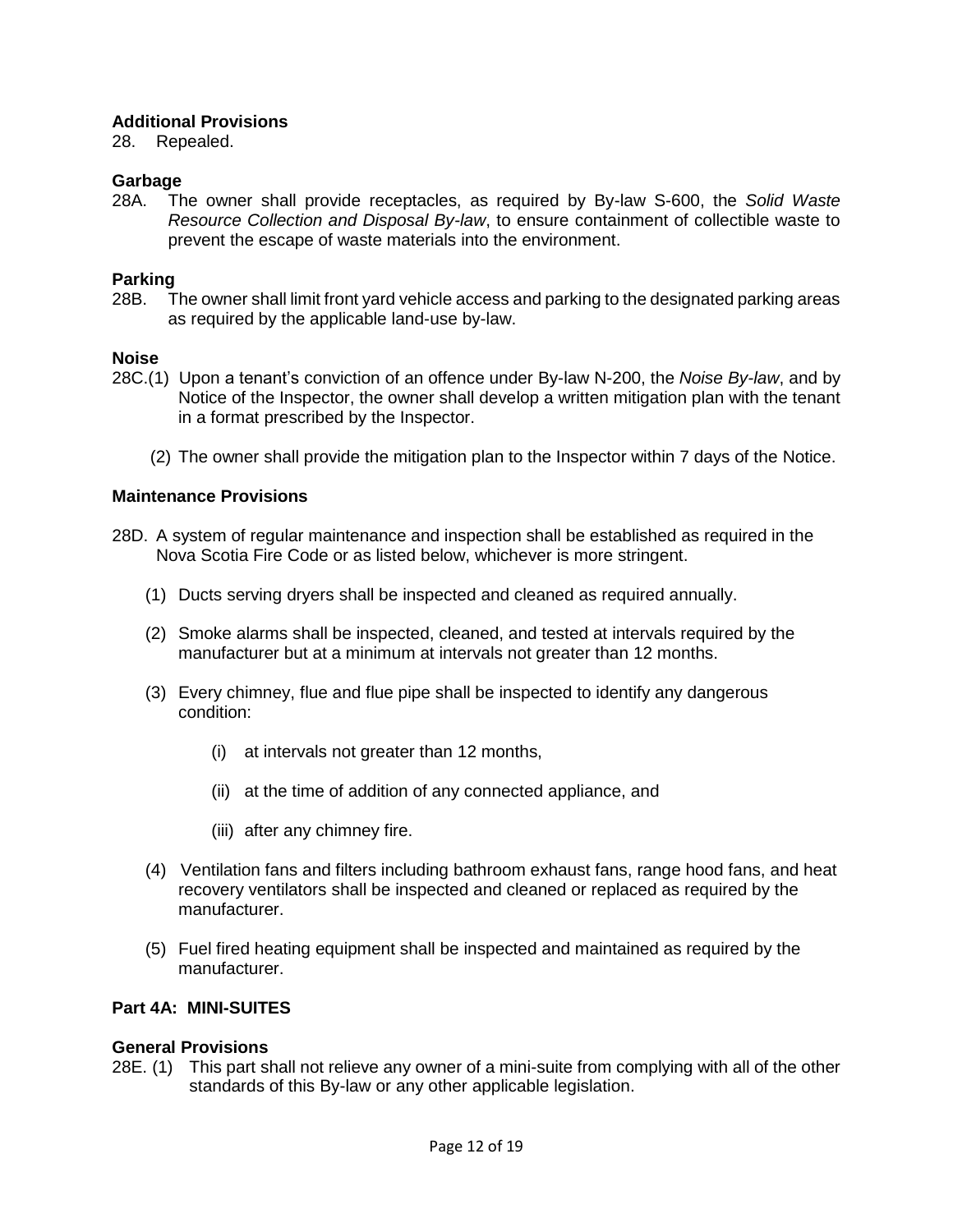(2) The owner shall maintain common spaces in a clean, secure and sanitary condition at all times and without limiting the generality of the foregoing shall:

(a) provide working locks on all tenant suites that are operable from inside without requiring keys or specialized knowledge; and

(b) not permit the use of any shared bathroom or shared kitchen for laundry.

## **Life Safety Provisions**

- 28F. (1) Every mini-suite shall be separated from the remainder of the floor area with a fire separation including a solid core door with a self-closing device and positive latching mechanism acceptable to the Inspector.
	- (2) Every floor level containing mini-suites shall be served by at least one (1) exit or acceptable means of emergency egress.
	- (3) All floor assemblies shall be constructed as fire separations.
	- (4) At least one copy of the fire safety floor plan shall be prominently posted on each floor as approved by the Inspector.

### **Bathrooms**

- 28G. (1) Every shared bathroom or toilet room shall be fully enclosed and provided with a door equipped with a locking device and latch.
	- (2) Where a bathroom or toilet room is shared by occupants an entrance shall be provided from a common passage way, hallway, corridor or other common space to the bathroom.
	- (3) At least one bathroom must be provided for every six occupants or less.

### **Electrical**

28H. Every habitable room in a building shall have at least two duplex receptacles.

### **Smoke and Carbon Monoxide Alarms**

- 28I. (1) All mini-suites and common areas serving mini-suites shall be equipped with smoke alarms conforming to this section.
	- (2) Buildings equipped with a fire alarm system are exempt, provided the system includes heat or smoke detection.
	- (3) A smoke alarm shall be located:
		- (a) on each storey including the basement level;
		- (b) in every kitchen, service room, and laundry room;
		- (c) in each sleeping room; and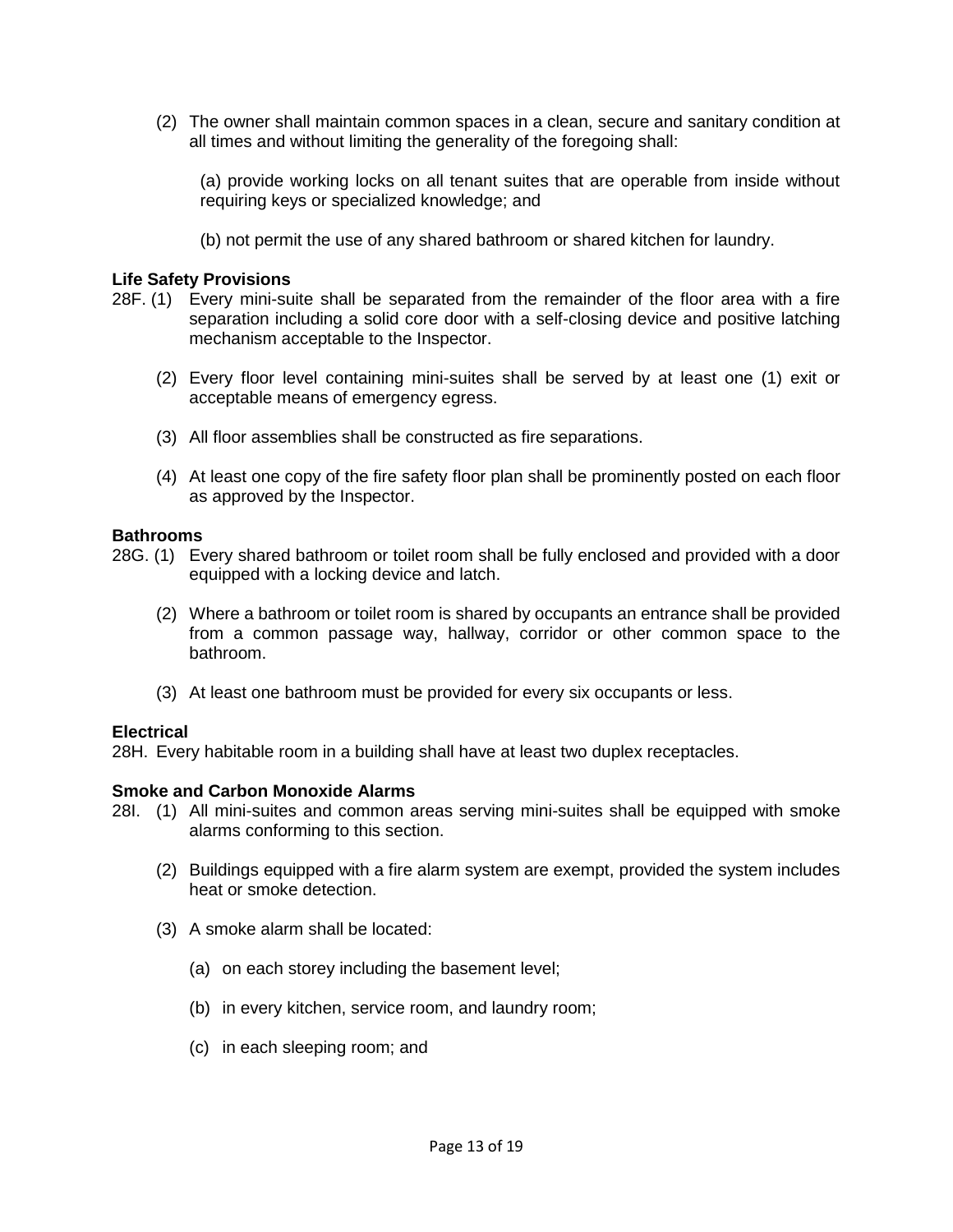- (d) in a location between the sleeping rooms and the remainder of the mini-suite, and if the sleeping rooms are served by a hallway, the smoke alarm shall be located in the hallway.
- (4) Where more than one smoke alarm is required within a mini-suite, the smoke alarms within the suite shall be interconnected so that the activation of one alarm will cause all alarms within the mini-suite to sound.
- (5) Where more than one smoke alarm is required in common spaces serving mini-suites, the smoke alarms shall be interconnected so that the activation of one alarm will cause all alarms within the common spaces to sound.
- (6) Interconnection of smoke alarms may be either wireless or wired.
- (7) Smoke alarms shall be photoelectric and conform to CAN/ULC-S531.
- (8) Smoke alarms shall have no disconnect switch between the fuse or breaker and the device.
- (9) Smoke alarms shall be installed on or near the ceiling or as required by the manufacturer.
- (10) All mini-suites shall be equipped with Carbon Monoxide (CO) alarms conforming to this section.
- (11) Where a fuel-burning appliance is installed in a mini-suite, a CO alarm shall be installed:
	- (a) inside each sleeping room, or
	- (b) outside each sleeping room, within 5 m of each sleeping room door, measured following corridors and doorways.
- (12) Where a fuel-burning appliance is installed in a service room that is not in a mini-suite, a CO alarm shall be installed:

(a) either inside each sleeping room, or if outside, within 5 m of each sleeping room door, measured following corridors and doorways;

(b) in every mini-suite that shares a wall, floor or ceiling assembly with the service room; and

- (c) in the service room.
- (13) For each mini-suite that shares a wall, floor or ceiling assembly with a storage garage or that is adjacent to an attic or crawl space to which the storage garage is also adjacent, a CO alarm shall be installed:
	- (a) inside each sleeping room, or

(b) outside each sleeping room door, within 5 m of each sleeping room door, measured following corridors and doorways.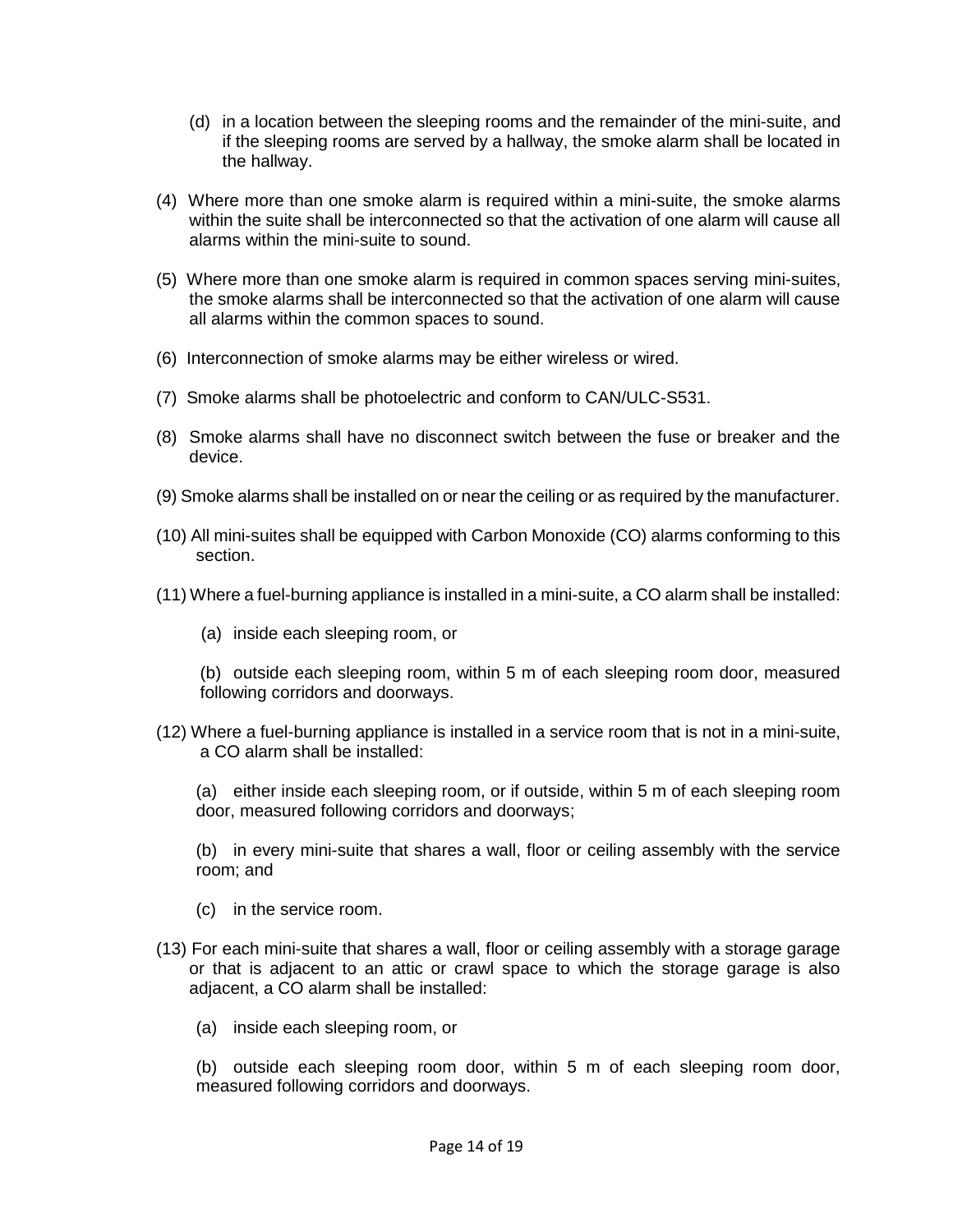(14) All CO alarms required in this section shall conform to CAN/CSA 6.19.

# **Part 5: ADMINISTRATIVE RESPONSIBILITIES**

## **Powers of License Administrator**

29. Repealed.

## **Licencing Requirements**

- 30. Repealed.
- 31. Repealed.

### **Orders by the Inspector**

32. (1) If after an inspection, the Inspector is satisfied that in some respect the building does not conform to the standards prescribed in this By-law, the Inspector:

> (a) shall serve or cause to be served to the owner(s) of the property, an Order to Comply; and

(b) may at the same time post a copy of such Order to Comply in a prominent place within or on the premises for which it is issued or provide all occupants of the building with a copy.

(2) Every Order to Comply shall contain:

(a) the standards to which the building does not comply;

(b) the date after which the building will be subject to a re-inspection to confirm compliance with the Order to Comply; and

(c) the action that will be taken against the owner, should the building not comply to the prescribed standards at the time of the re-inspection.

- (3) Where an Order to Comply has been served upon an owner, and the owner provides the Inspector with a schedule outlining specific time frames within which the work specified in the Order to Comply will be completed, the Inspector may accept or amend the schedule at which time the schedule will become a part of the Order to Comply.
- (4) Repealed.
- (5) Where an owner fails to comply with the requirements of an Order to Comply within the time specified in the Order to Comply, the Inspector may enter upon the property and carry out the work specified in the Order to Comply.

# **Appeals**

- 33. (1) An owner may appeal an Order to Comply to the Appeals Committee within four days after the Order to Comply is served.
	- (2) Repealed.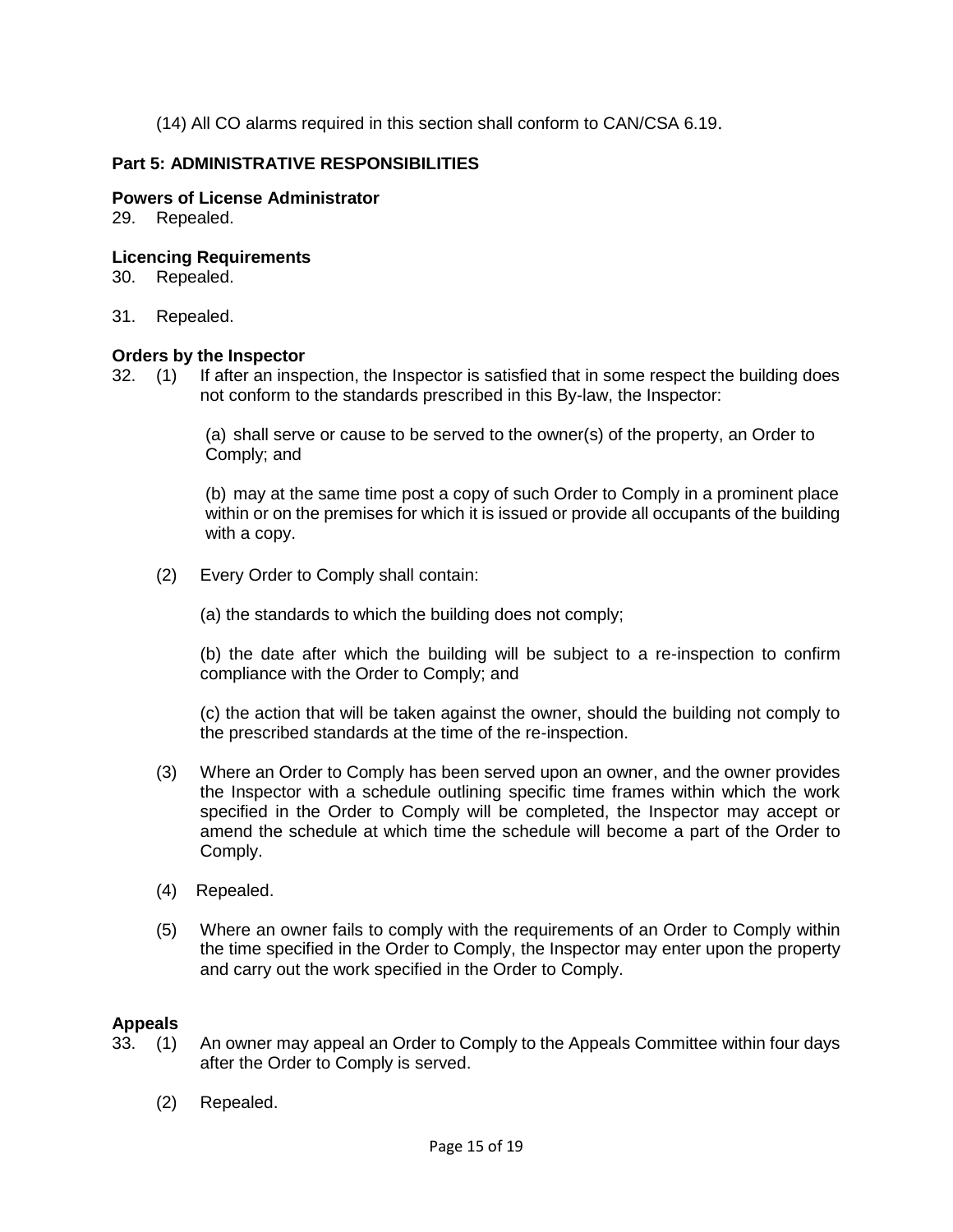- 34. An appeal shall be commenced by filing a written notice with the Municipal Clerk which clearly states the grounds for the appeal.
- 35. If the applicant files an appeal, but the Appeals Committee is not scheduled to meet before the date the work is to be completed according to the Order to Comply, the Order to Comply shall be held in abeyance until the Appeals Committee has rendered its decision on the appeal.
- 36. After hearing an appeal, the Appeals Committee may:
	- (a) deny the appeal;
	- (b) allow the appeal and reverse the decision of the Inspector; or
	- (c) make any decision the Inspector could have made under this By-law.

### **Cost of Work**

- 37. If the Council, a committee, the Inspector or another employee of the HRM causes work to be done pursuant to section 32 the owner shall be fully responsible for the cost of the work, with interest at the rate determined by the Council, by policy, from the date of the completion of the work until the date of payment.
- 38. In addition to any other remedies at law, if the Council, a committee, the Inspector or another employee of the HRM causes work to be done pursuant to this By-law, the cost of the work, with interest at the rate determined by the Council, by policy, from the date of the completion of the work until the date of payment, is a first lien on the principle use property upon which, or for the benefit of which, the work was done.

# **Service**

- 39. (1) Any Notice, Order, decision or other document required to be served under this By-law may be served personally, by mailing it to the person at the latest address shown on the assessment roll or the application for the license, by electronic mail or by facsimile.
	- (2) A Notice, Order, decision or other document is deemed to have been served on the third day after it was sent.

### **Penalties**

- 40. (1) Repealed.
	- (1a) A person who

(a) violates a provision of this By-law or of an Order issued in accordance with this By-law;

(b) fails to do anything required by this By-law or an Order issued in accordance with this By-law;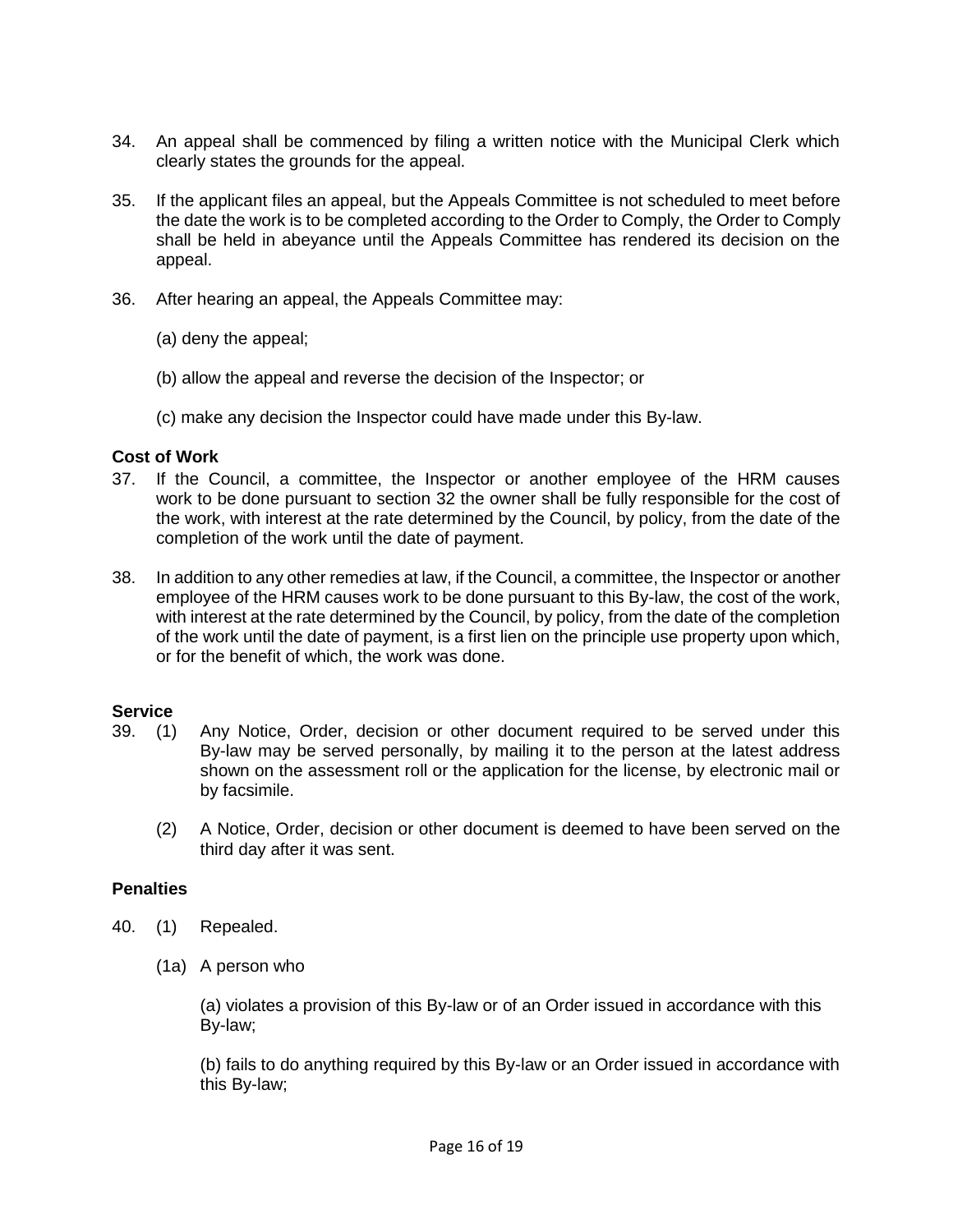(c) permits anything to be done in violation of this By-law or of an Order issued in accordance with this By-law; or

(d) obstructs or hinders any person in the performance of their duties under this Bylaw or under any Order issued in accordance with this By-law,

is guilty of an offence.

(2) Every person who commits an offence under this By-law shall be liable, upon summary conviction, to a penalty of not less than

(a) for the first offence to a penalty of not less than one hundred and fifty dollars (\$150.00) and not more than ten thousand dollars (\$10,000.00) and in default of payment, to imprisonment for a term of not more than two (2) months;

(b) for the second offence to a penalty of not less than two hundred and fifty dollars (\$250.00) and not more than ten thousand dollars (\$10,000.00) and in default of payment, to imprisonment for a term of not more than two (2) months;

(c) for the third offence or any subsequent offence to a penalty of not less than four hundred and fifty dollars (\$450.00) and not more than ten thousand dollars (\$10,000.00) and in default of payment, to imprisonment for a term of not more than two (2) months.

- (2a) Every day during which an offence pursuant to subsection (1a) continues is a separate offence.
- (3) Repealed.
- (4) In addition to a fine imposed for contravening a provision of this By-law, a judge may order the person to comply with the provision or order under which the person was convicted, within the time specified in the order.

### **Repeal**

41. The following By-law is hereby repealed:

HRM By-law M-100, the Minimum Standards By-law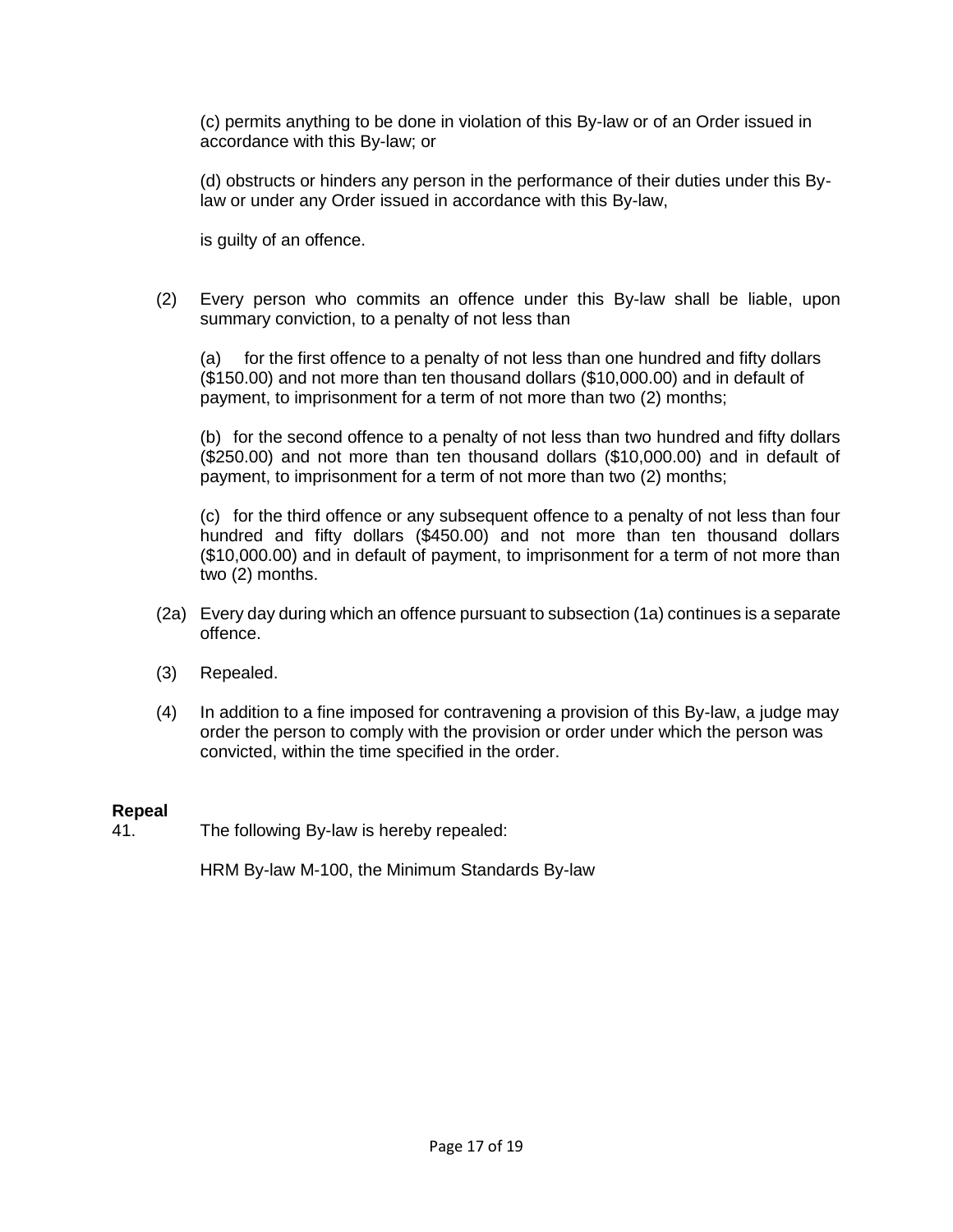Done and passed in Council this 19<sup>th</sup> day of July, 2016

\_\_\_\_\_\_\_\_\_\_\_\_\_\_\_\_\_\_\_\_\_\_\_\_\_\_\_\_\_\_\_\_\_\_ MAYOR

#### \_\_\_\_\_\_\_\_\_\_\_\_\_\_\_\_\_\_\_\_\_\_\_\_\_\_\_\_\_\_\_\_\_\_ ACTING MUNICIPAL CLERK

I, Sherryll Murphy, Acting Municipal Clerk for the Halifax Regional Municipality, hereby certify that the above noted by-law was passed at a meeting of the Halifax Regional Council held on, July 19, 2016.

> \_\_\_\_\_\_\_\_\_\_\_\_\_\_\_\_\_\_\_\_\_\_\_\_\_\_\_\_\_\_\_\_\_ Sherryll Murphy, Acting Municipal Clerk